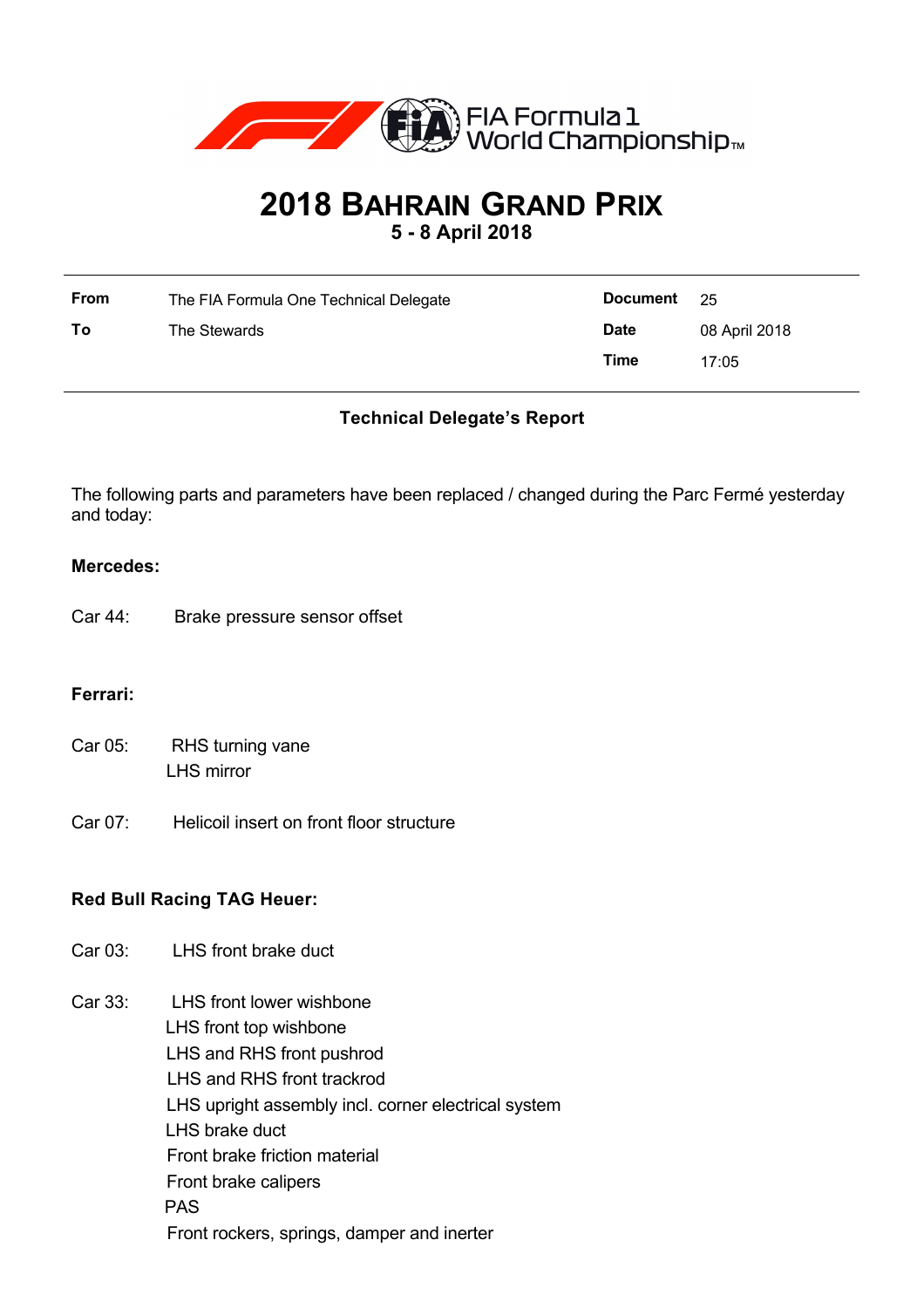Nose / front wing assembly LHS bargeboards Chassis flipper Steering wheel Parameters associated with suspension and PAS change

# **Williams Mercedes:**

Car 35: LHS front brake duct gator panel

#### **Renault:**

- Car 27: Exhaust tailpipe Oil catch tank breather line
- Car 55: RHS rear axle assembly

# **Scuderia Toro Rosso Honda:**

- Car 28: Nose / front wing assembly
- Car 10: Two engine airbottle ty-wraps Engine airbottle feedpipe Lap distance backup setting

# **Haas Ferrari:**

- Car 08: ES oil temperature sensor Floor PA steering rack Parameters associated with steering rack change
- Car 20: ES (new) DC/DC (new) CU-HK (new) Parameters associated with energy store change

#### **Sauber Ferrari:**

Car 09: Rain light